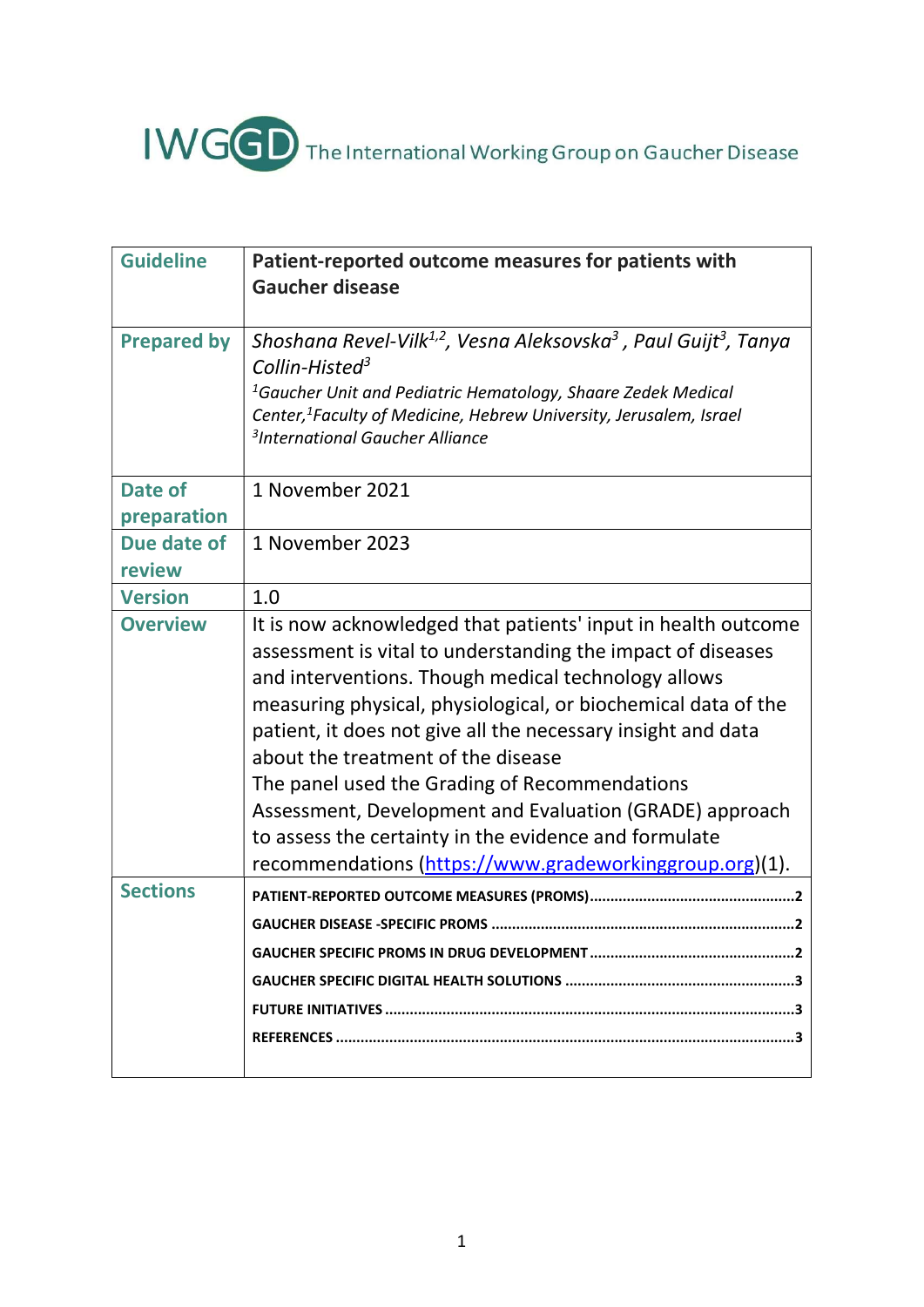# Patient-reported outcome measures (PROMs)

Recommendation: The panel suggests integrating patient-reported outcome measures (PROMs) into the routine care of patients with Gaucher disease to improve patient care and the patient-physician relationship.

#### Remarks:

 Caregiver/observer reported outcomes are also important to detect early signs of neurological pathology, in instances like neuronopathic GD, Parkinson comorbidity, etc. and to monitor the burden of disease on family members.

#### Details:

Some clinically important data can only be obtained from the patient (or caregivers in some instances). For examples-

- 1. Physical symptoms not evident to the observer like- bone pain, fatigue and psychological symptoms like- anxiety, depression.
- 2. The frequency and severity of symptoms using visual analog scale for fatigue, physical weakness, bone pain
- 3. Nature and severity of disability experienced by the patient
- 4. The impact of the disease on the daily life of the patient and their family
- 5. Perception of the patient towards the disease or the treatment given

Patient-reported outcome measures completion prompts patients to reflect on their health and permits them to raise issues with clinicians [1]. The use of PROMs before the clinic visit could support the conversation with the physician. They can also be relevant to selfmanagement.

## Gaucher disease -specific PROMS

Recommendation: The panel suggests using Gaucher disease-specific patient-reported outcome measures (PROMs) over the use of generic PROMs.

Details: In the past, PROMs in patients with GD used non-disease-specific tools, including the Short-Form-36, EuroQoL-5 Dimensions, Fatigue Severity Scale, Pediatric Quality of Life Inventory, Symptoms Checklist-90 with limited responsiveness [2]. It is recognized that disease-specific PROMs are better for the aspect of health that is specific to a given disease. Gaucher disease-specific PROMs are currently developed.

A GD1-specific PROM (GD1-PROM) was developed with input from patients, including 15 questions; six Point Verbal Response Scale regarding the last month, and nine Visual Analogue Scales (VAS) from 0-10 regarding the previous week. Although used in one study [3], this PROM is still underdeveloped. An nGD-specific PROM is currently under development, led by the International Gaucher Alliance (IGA).

## Gaucher specific PROMS in drug development

Recommendation: The panel suggests the integration of GD-specific PROMs in clinical studies and drug development programs. Preferably globally standardized, to allow synergy between studies, programs, and clinical practice.